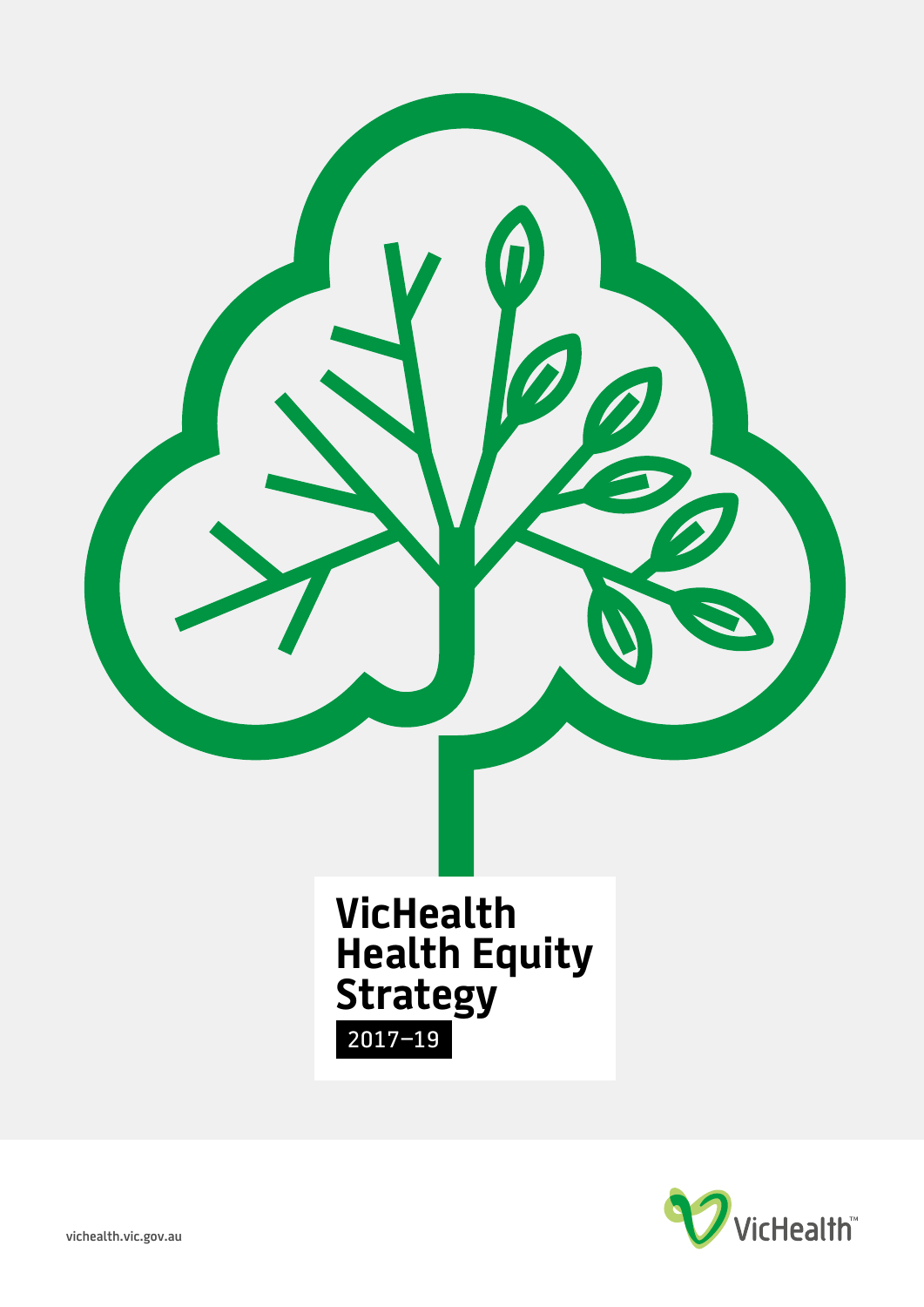

**Achieving health equity means recognising that not everyone enjoys the same opportunities to lead a healthy life, and taking steps to correct this.**

# **Introduction: the importance of health equity**

This document outlines VicHealth's approach to promoting health equity in Victoria for the years 2017 to 2019. We hope that other organisations will be encouraged to work and learn with us, potentially adopting similar approaches to ensure social and health equity are considered when developing action to improve the health and wellbeing of all Victorians.

VicHealth's ambition is for one million more Victorians to have better health and wellbeing by 2023. At the heart of this endeavour is an equitable Victoria, where all people have the opportunity for a healthy life. The VicHealth Action Agenda for Health Promotion recognises the importance of health equity, and of making the greatest health promotion efforts where the greatest health gains are likely.

Achieving health equity means recognising that not everyone enjoys the same opportunities to lead a healthy life, and taking steps to correct this. In Victoria, inequities in health are associated with markers of social position such as education, occupation, income, race/ethnicity, gender, Aboriginality, disability and sexuality. These inequities are apparent across all five of VicHealth's strategic imperatives: healthy eating, physical activity, mental wellbeing, tobacco use, and harm from alcohol. Where lower social position is associated with worse health, this is known as a social gradient in health.

Health inequities are avoidable. They not only undermine the health of individuals, but impose economic and social costs on the wider community. If health equity is not actively sought in health promotion action, existing inequities are likely to be reinforced. These considerations underscore the importance of promoting health equity for VicHealth.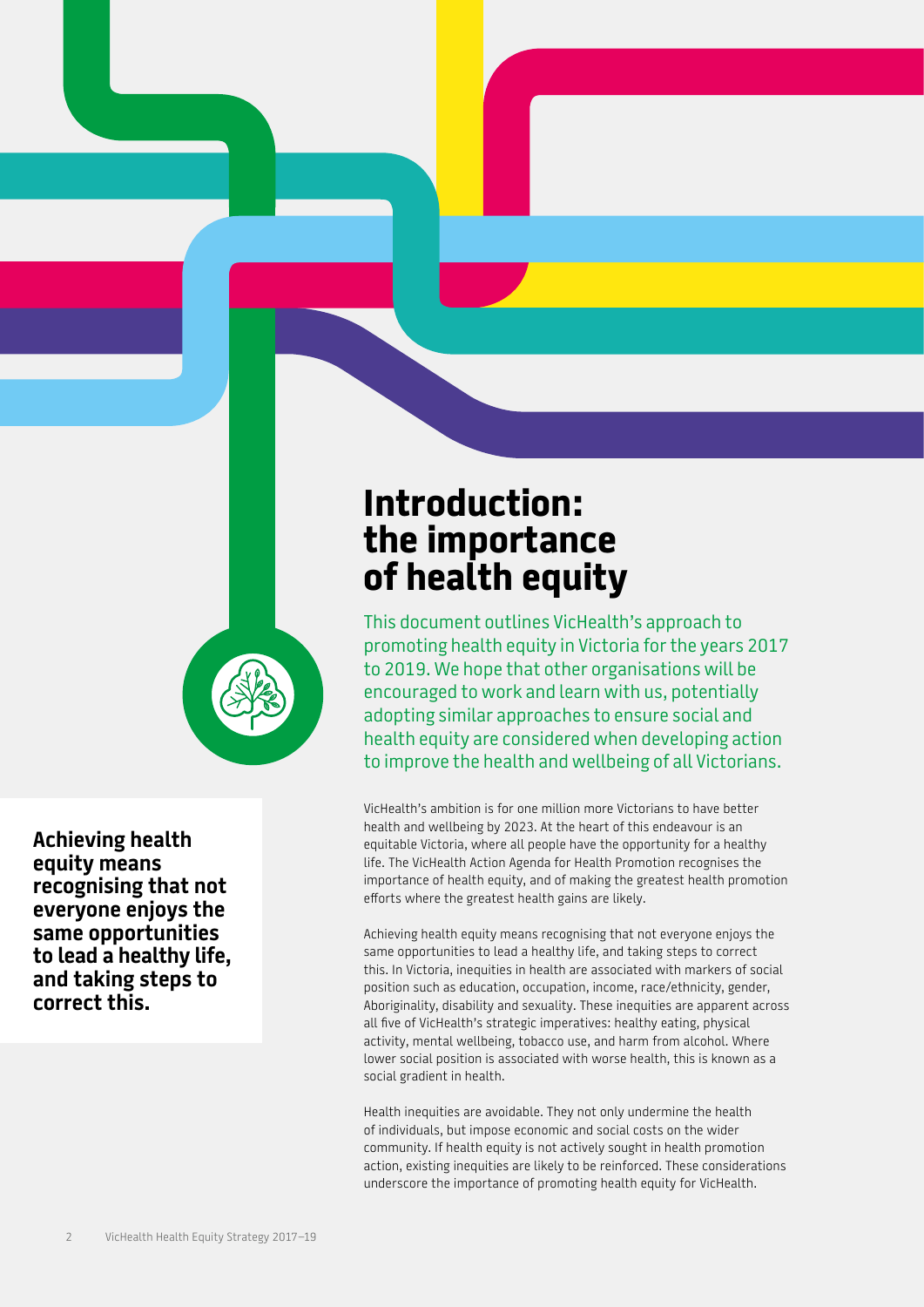

#### **DIFFERENCES IN HEALTH AND WELLBEING OUTCOMES**

**Life expectancy • Mortality rates Morbidity rates • Self-rated health status**

Differential health and wellbeing outcomes are seen in life expectancy, mortality rates, morbidity rates and self-rated health. These differences are socially produced, systematic in their distribution across the population, avoidable and unfair.

## **SOCIAL POSITION**

#### **INDIVIDUAL HEALTH-RELATED FACTORS**

**Knowledge • Attitudes • Behaviours**

### **SOCIAL POSITION**

#### **DAILY LIVING CONDITIONS**

**Early child development • Education Work and employment • Physical environment Social participation • Health care services**

#### **SOCIAL POSITION**

**Education • Occupation • Income • Race/ethnicity Gender • Aboriginality • Disability • Sexuality** The socioeconomic, political and cultural context

creates a process of social stratification, or ranking, which assigns individuals to different social positions. The process of stratification results in the unequal distribution of power, economic resources and prestige.

#### **SOCIOECONOMIC, POLITICAL AND CULTURAL CONTEXT**

**Governance • Policy • Dominant cultural and societal norms and values**

# **VicHealth's approach to health equity**

To guide our work in health equity, VicHealth developed *Fair Foundations: the VicHealth framework for health equity* (Figure 1), which depicts the determinants of health inequities as different layers of influence (individual; daily living conditions; and socioeconomic, cultural and political context) and points to entry points for health promoting action.

*Fair Foundations* emphasises that the health of individual Victorians is shaped by the conditions in which they are born, live and work. Differences in access to, or quality of, the conditions needed for a good and healthy life lead to health inequities. For VicHealth, this has several implications.

First, promoting health equity doesn't only mean targeting populations who experience poorer health. It means understanding how the social conditions that influence levels of health and illness – such as education, housing, employment, the physical environment, broader social policy, cultural norms and the political environment – are experienced differently by different groups in the population. And, most importantly, it means tailoring health promotion actions to change those conditions for more equitable outcomes.

Second, to reduce health inequities, the community must take action at all layers of Fair Foundations. Health promotion work that changes individual people's knowledge, attitudes and behaviours is important, but must be combined with work that makes change at the deeper layers of *Fair Foundations*. Efforts directed at the base layer of the framework (socioeconomic, cultural and political context) are more likely to bring the greatest and most sustainable improvements in social equity and, in turn, health equity – but may also take more time to have any effect.

Third, no organisation can tackle health inequities alone. We all need to work with a wide range of organisations – particularly those outside the health sector, local communities, and governments – to ensure that all Victorians have access to the resources and opportunities that will enable them to live healthier lives.

While the harms caused by disadvantage and marginalisation can be dire, VicHealth values and builds upon the strengths inherent in those communities that may be experiencing social and health inequity. VicHealth also recognises everybody's experience is different, particularly as an individual can belong to a number of the different population groups used to describe health inequities. It is therefore important not to generalise about the experiences of individuals or particular communities.

A core part of VicHealth's approach to equity is the meaningful involvement of affected communities. Working in true collaboration with affected groups enables their voices to be heard, to help shape planning and decision-making for health promotion, ensuring that health promotion action is guided by lived experience and is owned by those affected.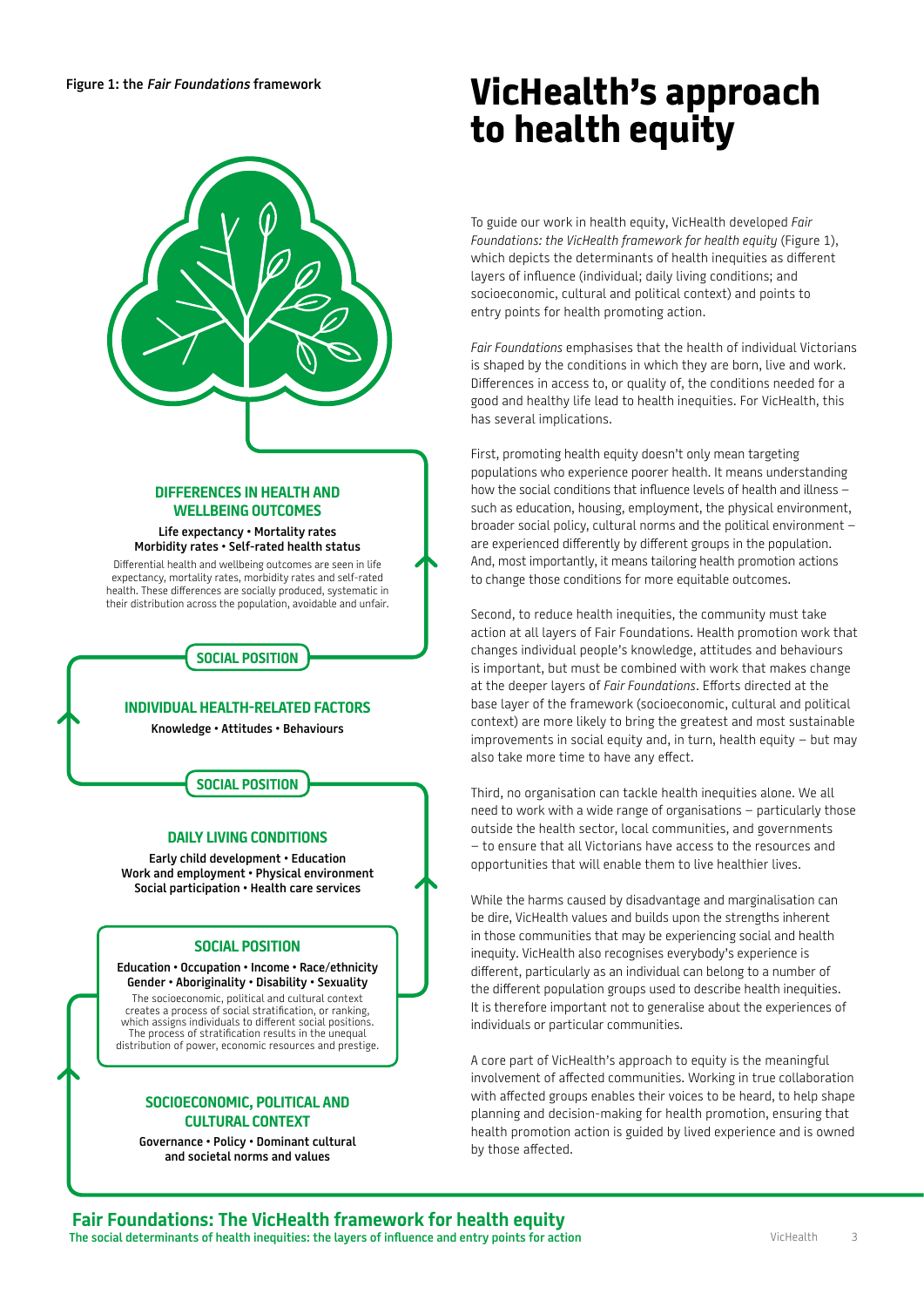# **VicHealth Health Equity Strategy 2017–19**

The VicHealth Health Equity Strategy aims to ensure that all Victorians have the means to lead a healthy life. The three focus areas of our strategy reflect current evidence regarding effective organisational approaches to integrating and sustaining a focus on health equity.

# **1 2 3**

### **Put equity in everything**

In all of VicHealth's areas of activity, differences in health status are influenced by the social position of groups and individuals. Whether we're aiming to promote healthy eating or physical activity, prevent tobacco use or harm from alcohol, or improve mental wellbeing, there is a clear social gradient.

To improve health in these areas and to ensure our work does not have the unintended consequence of making the existing social gradient steeper, all of our work needs to adopt a focus on health equity. This will ensure that we deliver benefits to the Victorian population in an equitable way. This approach will also enable VicHealth to generate the lessons and evidence needed for us to support the broader health promotion sector to include health equity in all its activities.

To do this, VicHealth will:

- ensure health equity promotion is deliberate, explicit and routine in all its interventions
- increase collaboration with, and empowerment of, affected communities
- encourage and document efforts and successes in improving health equity, through our organisational performance monitoring.

### **Strengthen the capacity of the health promotion sector**

VicHealth has an important role to play in working with and supporting the health promotion community to make health equity part of all its efforts. Sharing evidence about factors influencing health equity, and the insights and lessons from our own work and the work of others, will expand everyone's understanding of how to correct health inequities.

To do this, VicHealth will:

- engage, support and work with the Victorian health promotion sector to promote health equity
- provide increased access to evidencebased training, tools and information resources to guide health equity promotion.

### **Influence social equity to improve health equity**

Health equity mirrors social equity. It is therefore vital that we identify mutually beneficial ways to collaborate with policymakers and others who work to influence the social conditions that promote good health. The social services sector has worked tirelessly to improve social conditions for all Victorians. We can learn from, work with and support efforts made by the Victorian Government and by social services organisations to improve social equity, in order to improve health equity.

To do this, VicHealth will:

- increase our visibility, voice and influence on social equity issues relevant to public health
- form partnerships and coalitions to advance social and health equity.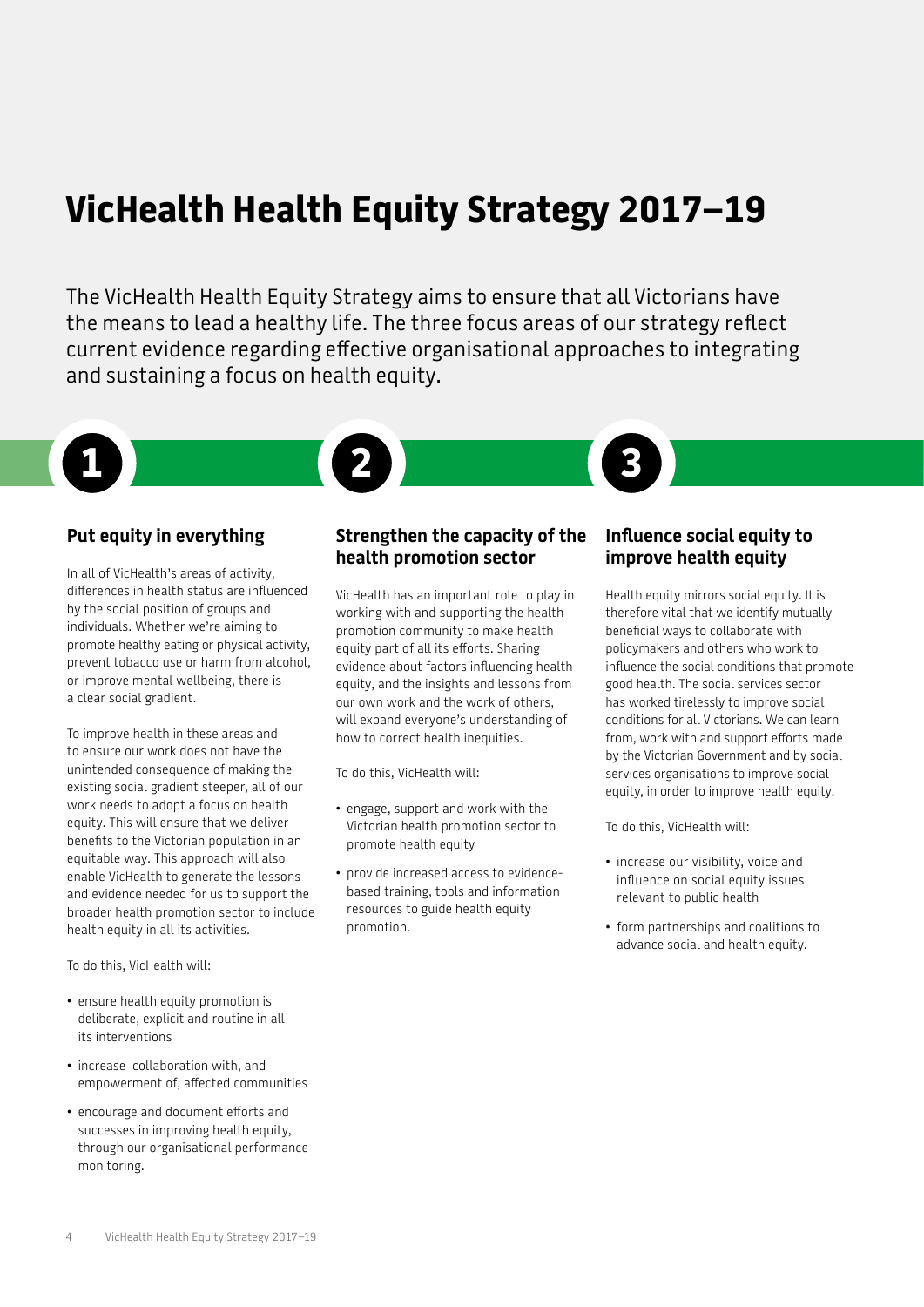**Put equity in everything we do at VicHealth**

**Strengthen the health equity capacity of the health promotion sector**

**Work with others to influence social equity issues relevant to health**

VicHealth **FRALTH PROMOTION** SROAD SOCIALS

Working simultaneously, we will influence **our own organisation**, the **health promotion sector** and the **broader social sectors**.

VicHealth's approach of integrating equity into all that we do is vital for us as an exemplar organisation. Health equity promotion will be made explicit, deliberate and routine at VicHealth, and we will demonstrate and share what we learn.

We will strengthen the capacity of the Victorian health promotion sector by providing evidence-based training, tools and resources, and by working and learning together. Increased capacity will support a broader and stronger focus on health equity in Victoria.

In partnership with governments, communities and the social sector, VicHealth will share insights and evidence, increasing our visibility and influence on social equity issues relevant to health. We will also learn from and work with new partners, to make sure that our work to improve the health and wellbeing of one million more Victorians also helps tackle wider social problems affecting the Victorian community and is sustainable over the long term.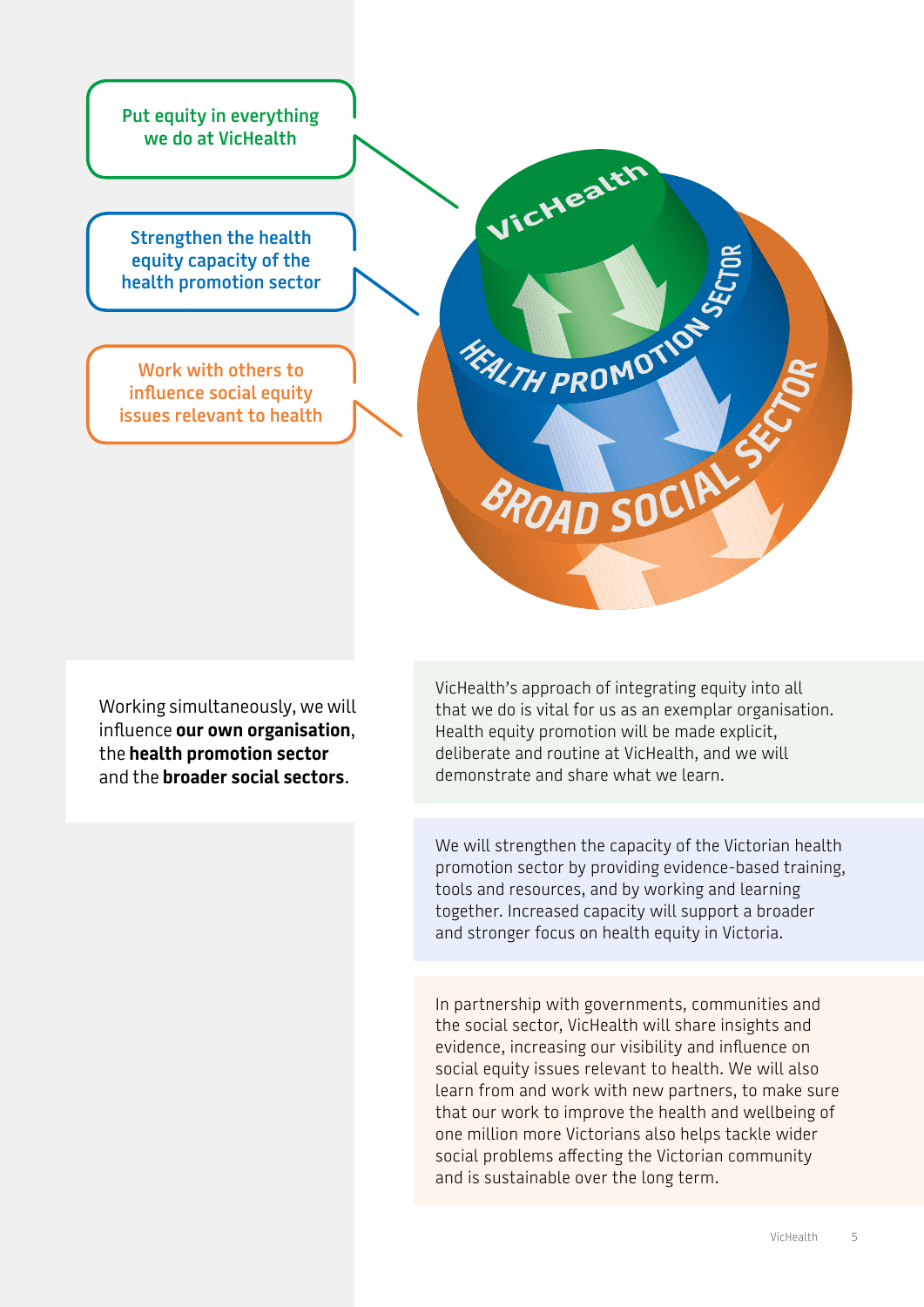# **Measuring progress**

Measuring progress is vital to ensuring that our approach to health equity delivers what we set out to achieve. VicHealth's evaluation system uses a series of health equity indicators that enable us to track the effectiveness of programs. The ultimate measure of success will be a levelling of social gradients in health indicators (Figure 3). Although we recognise that this will take time, it is still important to track progress towards this goal. The VicHealth Indicators Survey, which collects data on factors known to influence individual and community wellbeing in Victoria at a population level, will be used to monitor changes in social gradients for each of our priority areas.



Adapted from Health Inequalities Commissioning Framework – NHS Kensington and Chelsea (2011)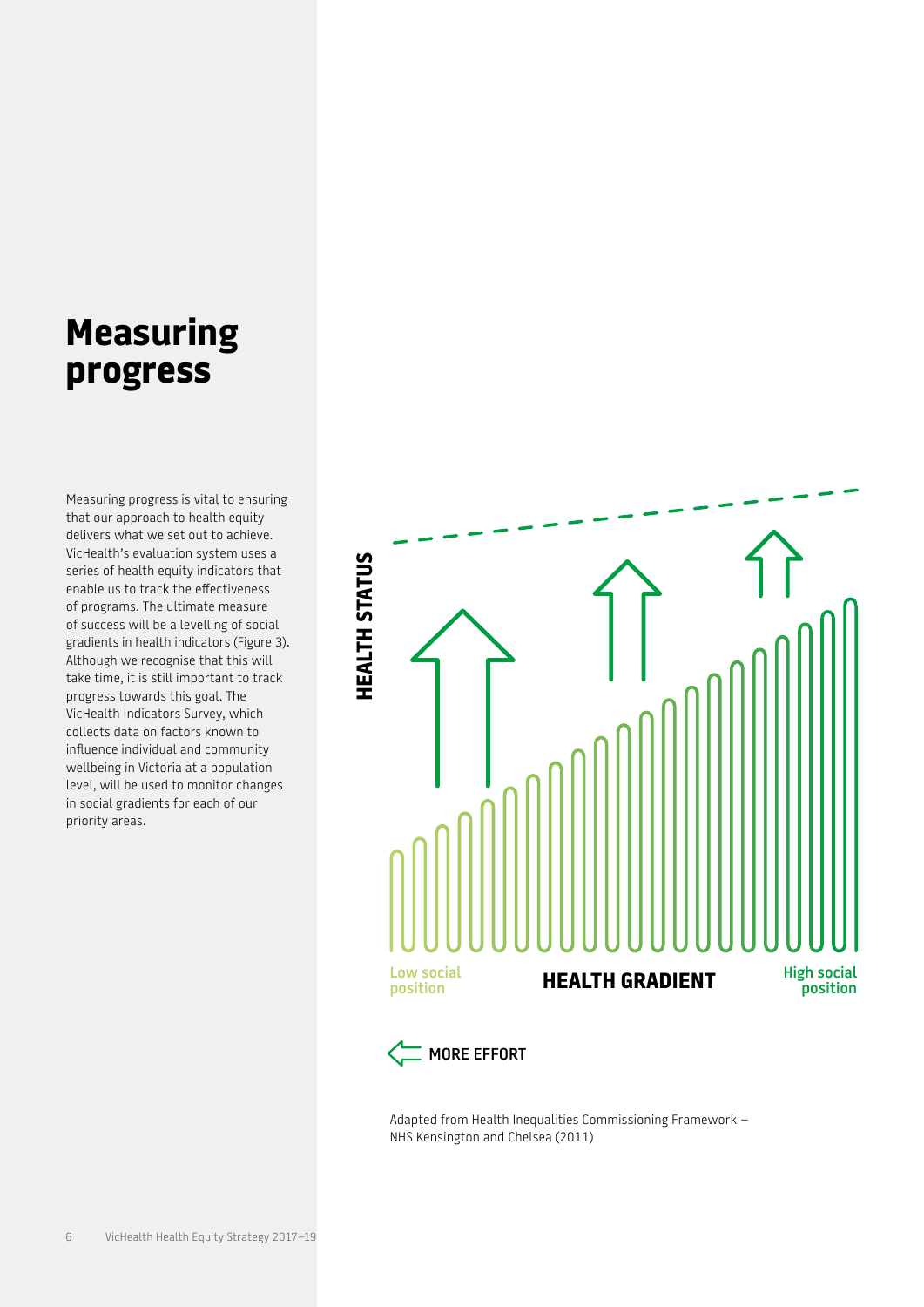# **References**

Cohen, BE, Schultz, A, McGibbon, E, VanderPlaat, M, Bassett, R, GermAnn, K, Beanlands, H & Fuga, LA 2013, 'A conceptual framework of organizational capacity for public health equity action (OC-PHEA)', *Canadian Journal of Public Health*, vol. 104, no. 3, pp. e262–6.

Fisher, M, Baum, FE, MacDougall, C, Newman, L, McDermott, D & Phillips, C 2016, 'Intersectoral action on SDH and equity in Australian health policy', *Health Promotion International*.

Friel, S 2009, *Health equity in Australia: a policy framework based on action on the social determinants of obesity, alcohol and tobacco*, Australian National Preventative Health Taskforce, Canberra.

Health Promotion Service, South East Health 2003, *Four steps towards equity: a tool for health promotion practice*, NSW Health and South Eastern Sydney Area Health Service, Sydney.

Hill, S, Amos, A, Clifford, D & Platt, S 2014, 'Impact of tobacco control interventions on socioeconomic inequalities in smoking: review of the evidence', *Tobacco Control*, vol. 23, no. e2, pp. e89–e97.

Kawachi, I, Subramanian, S & Almeida-Filho, N 2002, 'A glossary for health inequalities', *Journal of Epidemiology and Community Health*, vol. 56, no. 9, pp. 647–52.

Lorenc, T, Petticrew, M, Welch, V & Tugwell, P 2013, 'What types of interventions generate inequalities? evidence from systematic reviews', *Journal of Epidemiology and Community Health*, vol. 67, no. 2, pp. 190–3.

Marmot, M, Friel, S, Bell, R, Houweling, TAJ & Taylor, S 2008, 'Closing the gap in a generation: health equity through action on the social determinants of health', *Lancet*, vol. 372, no. 9650, pp. 1661–9.

McAuley, A 2014, 'Digital health interventions: widening access or widening inequalities?', *Public Health*, vol. 128, no. 12, pp. 1118–20.

National Collaborating Centre for Determinants of Health 2013, *What contributes to successful public health leadership for health equity? an appreciative inquiry*, National Collaborating Centre for Determinants of Health, St Francis Xavier University, Antigonish, Nova Scotia.

National Collaborating Centre for Determinants of Health 2015a, *Advancing provincial and territorial public health capacity for health equity: proceedings*, National Collaborating Centre for Determinants of Health, St Francis Xavier University, Antigonish, Nova Scotia.

National Collaborating Centre for Determinants of Health 2015b, *The path taken: developing organizational capacity for improving health equity in four Ontario health units*, National Collaborating Centre for Determinants of Health, St Francis Xavier University, Antigonish, Nova Scotia.

Raphael, D & Bryant, T 2006, 'The state's role in promoting population health: public health concerns in Canada, USA, UK, and Sweden', *Health Policy*, vol. 78, no. 1, pp. 39–55.

Royal Borough of Kensington and Chelsea 2011, A framework for commissioning adult social care 2009–2014, Royal Borough of Kensington and Chelsea, London.

Solar, O & Irwin, A 2010, *A conceptual framework for action on the social determinants of health: social determinants of health discussion paper 2 (policy and practice)*, World Health Organization, Geneva.

Tsouros, A & Green, G 2009, 'Health Promotion International: special supplement on European Healthy Cities', *Health Promotion International*, vol. 24 Suppl 1, pp. i1–i3.

VicHealth 2015, *Fair Foundations: the VicHealth framework for health equity*, Victorian Health Promotion Foundation, Melbourne.

VicHealth 2016, *VicHealth indicators survey 2015: selected findings*, Victorian Health Promotion Foundation, Melbourne.

Whitehead, M & Dahlgren, G 2007, *Concepts and principles for tackling social inequities in health: levelling up Part 1*, World Health Organization Regional Office for Europe, Copenhagen.

Wilkinson, R & Marmot, M 2003, *Social determinants of health: the solid facts*, 2 edn, World Health Organization Europe.

World Health Organization 1948, *Constitution of the World Health Organization*, World Health Organization, Geneva.

World Health Organization, Division of Health Promotion, International Conference on Health Promotion 1986, *Ottawa charter for health promotion*, World Health Organization, Geneva.